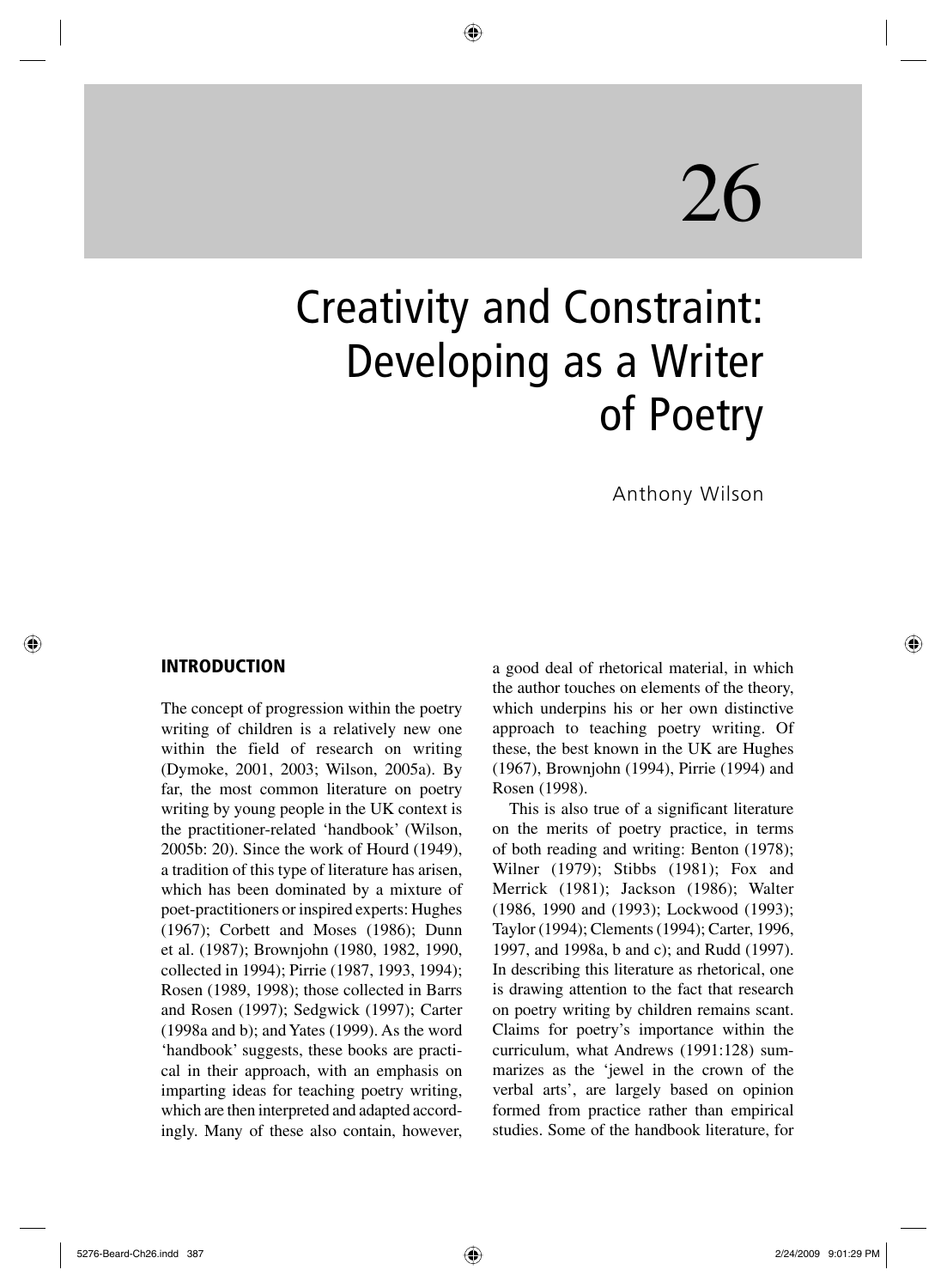example Pirrie (1994) and Carter (1998c), contends that poetry writing can be of benefit to young people, and does this in the context of arguments about the importance of its close study.

There is a small but nevertheless important literature based on research looking into teachers' views on teaching poetry. This suggests that for some it remains a problematic and even difficult area of the curriculum (Benton, 1986, 1999, 2000; Mathieson, 1980; Wade and Sidaway, 1990; Sedgwick, 1988 and 1990). There remains a gap, however, within the literature of writing theory as a whole, where poetry is concerned. Poetry does not feature in the models of writing established by Flower and Hayes (1980), Bereiter and Scardamalia (1987), Kellogg (1994), and Sharples (1999) leaving extant descriptions of its worth based not on studies of young people's writing but on rhetoric. This leaves poetry at something of a disadvantage.

One can only speculate upon the reasons for the comparative lack of systematic rigorous enquiry into poetry writing by young people. Perhaps the views and opinions of English teachers (Benton, 1986, 1999, 2000) are felt to be easier to research than the cognitive demands of poetry writing; it may be that critiquing problems with practice and/or curricular documentation (Walter, 1986; Benton, 1978) is perceived to be more straightforward than theorizing about such issues as progression and assessment of poetry writing, and planning for creativity within it. Furthermore, one could infer that poetry writing is not seen to be either important or interesting enough to study in depth; alternatively, one could hypothesize that poetry is felt to be too difficult a subject for close scrutiny, often allied to deeply felt personal experience and values and therefore beyond the scope of academic enquiry. One could argue, with Benton (1978), that the lack of serious enquiry into poetry writing, at least in the UK context, can be traced back to its depiction in the Bullock Report (DES, 1975: 135) as 'something odd, certainly outside the current of normal life … numinous and therefore rarely to be invoked'.

# POETRY AS 'KNOWLEDGE DISCOVERY'

The purpose of this chapter is to address this issue by reporting on a small-scale research study of the poetry writing of children aged 10–11. It has been argued before (Wilson, 2005a, 2005b, 2007) that progression in poetry can indeed be planned for and does not need to be seen by teachers as remote or impossible. Readers will be familiar with Bereiter and Scardamalia's concept of writing, moving from knowledge-telling to knowledge-transformation (1987; and Sharples, 1999). This chapter will develop those arguments further, by synthesizing writing and creativity theory with insights about young writers' use of language, form and models in poetry, to propose the concept of poetry writing as knowledge discovery. The chapter will argue that poetry writing can be an aid to language development, enabling children to engage with creative habits of mind and extending their schemas of what writing can achieve.

#### THE CURRENT CONTEXT

As a way of problematising these issues, it is first necessary to report on the current context. In England, this is formed by the curricular recommendations in the National Literacy Strategy (NLS) (DfEE, 1998), the orders in the English National Curriculum (NC) (DfEE, 1999), and recommendations of the renewed Primary National Strategy (PNS) (DfEE, 2006). The status of poetry writing within the curriculum can be described as secure but mixed (Wilson, 2005a: 230).

This mixed status first became apparent with the orders of Cox (DES, 1989; Cox, 1991) who was of the view that poetry writing would never be found in formal writing attainment tasks, or Key Stage 2 National Tests, because it cannot be given accurate and consistent marks, and therefore levels, compared with other types of writing.

↔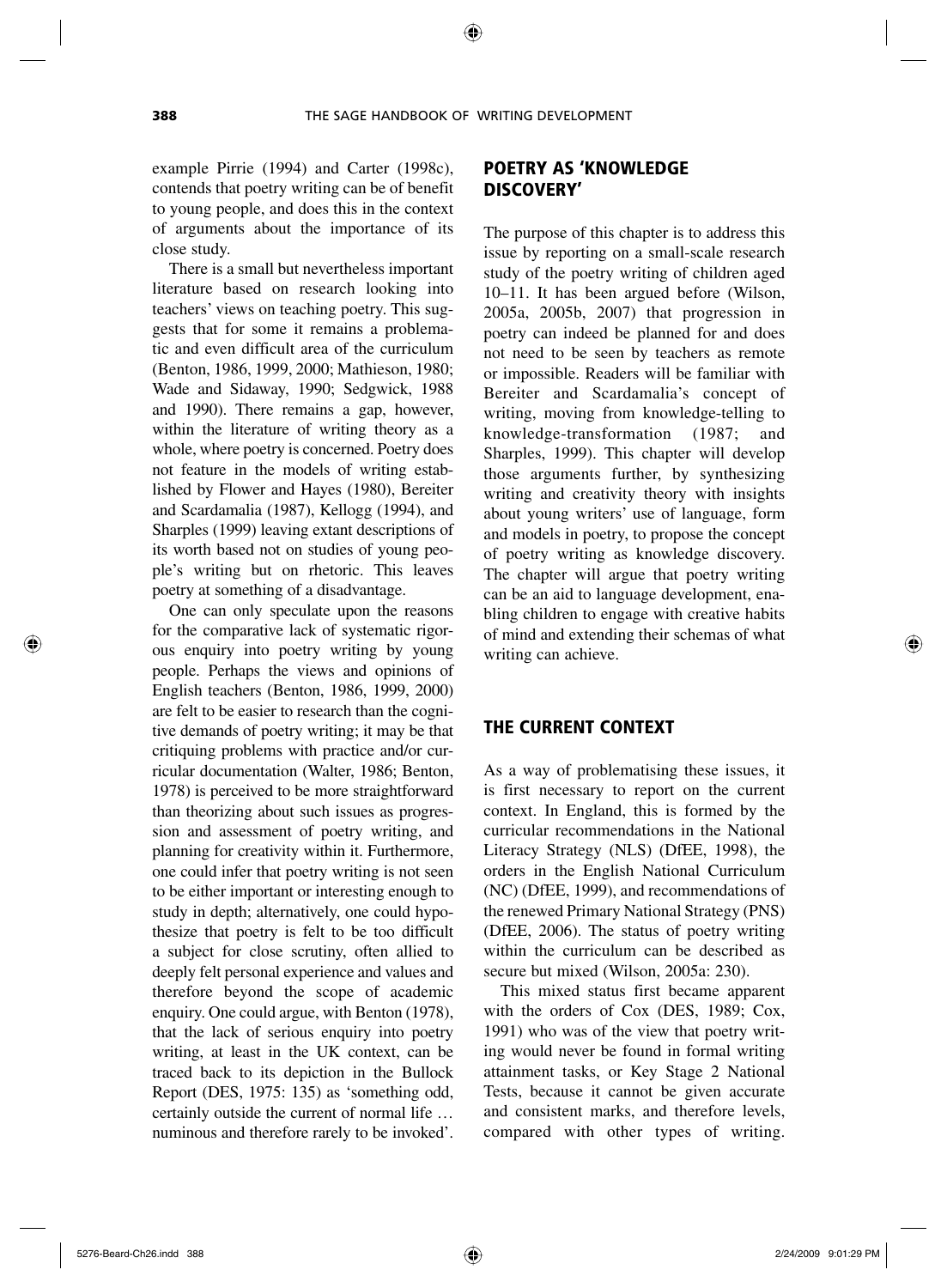(Wilson, 2005a: 231). Therefore, because poetry is not formally tested, it lacks the kind of rigorous assessment shown to other writing. As has been noted, this may be a contributing factor for the comparatively scant amount of research into poetry writing by young people. This would tie in with the findings of Benton (1986), who speculated that the comparatively low status of poetry writing is due to the uncertainty of teachers who find it difficult to know whether to treat their classes as artists/poets, or to respond as they would to other pieces of writing done in school. How far various curricular interventions have ameliorated these issues is discussed in the following section.

When it first appeared, the NLS (DfEE, 1998) contained the most detailed curricular material on poetry pedagogy to appear in the UK. The outline of progression within poetry writing which it implied was the first of its kind. It was far from perfect. While it offered a wide range of content, mostly in the manner of following 'conspicuous structures and forms' (Beard, 1999: 46) and 'models' (DfEE, 1998:48), the model of progression being promoted was one centred on poetic *forms* as opposed to handling of poetic *form*. Surprisingly, there were only two references to writing from first-hand experience (Wilson, 2005a: 231). Moreover, it could be argued that this privileging of forms was more about the forms themselves rather than the learning that they encouraged. To use the phrase of Jones and Mulford (1971), the NLS was not about engagement with form, but in a reversal of the Romantic ideal of faithfully reflecting on events from life (Wordsworth, in Heaney, 1988: 169), about replicating the forms themselves, apparently for their own sake.

By concentrating on a wide range of poetic forms, the NLS contained a great deal of material about how to solve problems within what Bereiter and Scardamalia (1987) and Sharples (1999) refer to as the rhetorical space thinking in the writing of texts, which seek to go beyond mere knowledge telling towards knowledge transformation. In theory, this would appear to be helpful for poetry

writing pedagogy. The irony is that, far from giving teachers a better view of what poetry is, this concentration on forms, but not on how to use form as part of the meaning making process, came at the expense of a coherent view of content space thinking, what Sharples (1999: 23) calls the writer's beliefs about the writing topic. Thus, children were told that mastering poetic forms, from haiku and cinquain through to rap and choral poetry, was the goal, rather than exploring questions such as 'Why do we write poetry?', 'What are the challenges of writing poems?' and 'What do we learn when we write poems?' We could speculate that there was a concentration on forms as opposed to questions such as these (which are more focussed on purposes, and, perhaps, values) because they were felt to be less problematic to teach.

Evidence that responsibility for poetry's mixed status is also to be found within curricular orders (DfEE, 1999) must not be overlooked, however. It is encouraging that the NC promotes Cox's view of young writers learning, as it were, not mere technical mastery of language, but also the habits of adult or 'real' writers (1991: 24), with all that that entails about pedagogy of the writing process, from planning and drafting to revising and editing. It can also be argued, however, that the level descriptors for writing are unhelpful in describing progression for poetry, with little to guide teachers (DfEE, 1999: 58–9) as they make their assessments of poems by young writers, due to the imprecision and lack of differentiation in the language used (ibid). Furthermore, as Cox himself has accepted (1991), level descriptors are best used to assess the technical aspects of writing. Children's progress in the NC is measured via levels, and, since the introduction of league tables, these frame the debate about 'improvement' of teaching and learning in the UK context. It could, therefore, be speculated that teachers, seeing an assessment framework geared towards technical improvements within writing may well be tempted to spend little time engaged in the

↔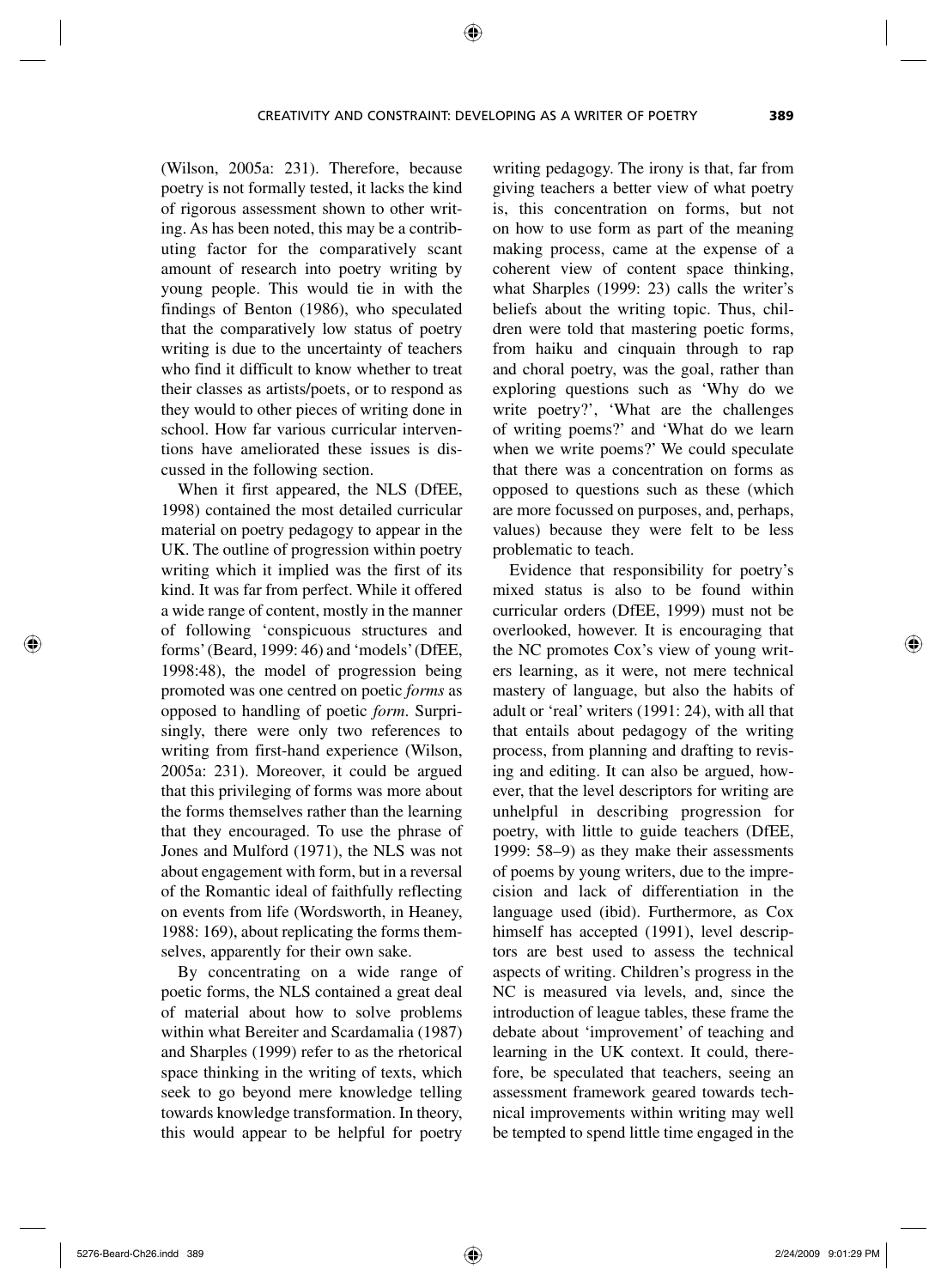teaching and assessment of nontechnical writing, such as poetry, because of the tacit admission that it is harder to assess (Wilson, 2005a: 232). In crude terms, the system does not reward it. Indeed, there is some evidence (Henry,  $2001$ ;  $Ofsted, 2007$ ) to suggest that this is now an established pattern, with teachers of 10-11 year-olds (Year 6) not including poetry writing in their curriculum until after their classes have sat the English (not Scottish and Welsh) National Tests.

#### THE INTERNATIONAL CONTEXT

England is not alone among English speaking countries, however, in presenting a mixed view of poetry writing within the English curriculum. Curricular recommendations in the State of New York, for example, (The University of the State of New York, 2005) contain references to young children being required to write poetry only until Grade 3. The remainder of the curricular documentation for the State mentions poetry implicitly ('select a genre and use appropriate conventions, such as dialogue, rhythm, and rhyme, with assistance': 2005: 55), but only under the heading of 'Standard 2: Literary Response and Expression'.

It is also instructive to read the curricular recommendations for the State of Queensland, Australia (Curriculum Corporation, 2005) and the Province of Ontario, Canada (Ministry of Education, 2006), for they echo the approach of the NLS and PNS on more than one level. Firstly, and not surprisingly, they present poetry as one of many genres. which learners are expected to engage with, including digital and other multimodal texts, in both written and reading (viewed) form. Secondly, there is a real attempt to build progression into poetry writing, but as in England, this is achieved through the use of models and forms with even less mention of writing poetry from direct experience. Of these two, the Ontario recommendations are the more consistent, moving from writing

a variation on a familiar poem, chant, or song, in Grade 1, to cinquains/shape poems modelled on the structures and styles of poems read in Grade 4, to original poems based on a model such as a haiku in Grade 6 (Ministry of Education, 2006: 44, 84, 110).

In New Zealand (Ministry of Education, 1994) poetry writing is also encouraged through the use of models, but in a context, which also promotes poetry as a medium with which to explore film-making, performance, and writing from experience on similar themes (e.g., relationships, and the environment). Notable among the foregoing recommendations, the New Zealand context for poetry writing also includes notes on assessment, which promote metacognition: 'students are to review their expressive writing to observe their own processes' (Ministry of Education, 1994:106). It is a rare example of what might be called a holistic approach to writing pedagogy, of which poetry is a part.

# POETRY'S STATUS

This secure but nevertheless mixed status of poetry writing perpetuates what may be called a vicious cycle of indifference and, worse, ignorance, of its merits. This leaves teachers and researchers alike with little agreed language of how progression may be accounted for within it, and with no real sense of how it might aid language development. It is as though poetry's inclusion in the curriculum provides evidence that 'creativity' is thriving, despite findings (Benton, 1986, 1999, 2000) and views (Cox, 1998; Marshall, 1998; Leach, 2000; Alexander, 2003), which suggest otherwise. As Benton (2000) has said that poetry is being taught is not a guarantee that it will be taught well. The metaphor he uses to describe this is one of a 'conveyor belt'. This is useful in indicating a process of pedagogy which, ironically perhaps, places little emphasis on process itself, and concentrates upon the 'production' of poems, regardless of their worth, beyond their adherence

Query: "Ofsted, 2007" is not listed in Reference list.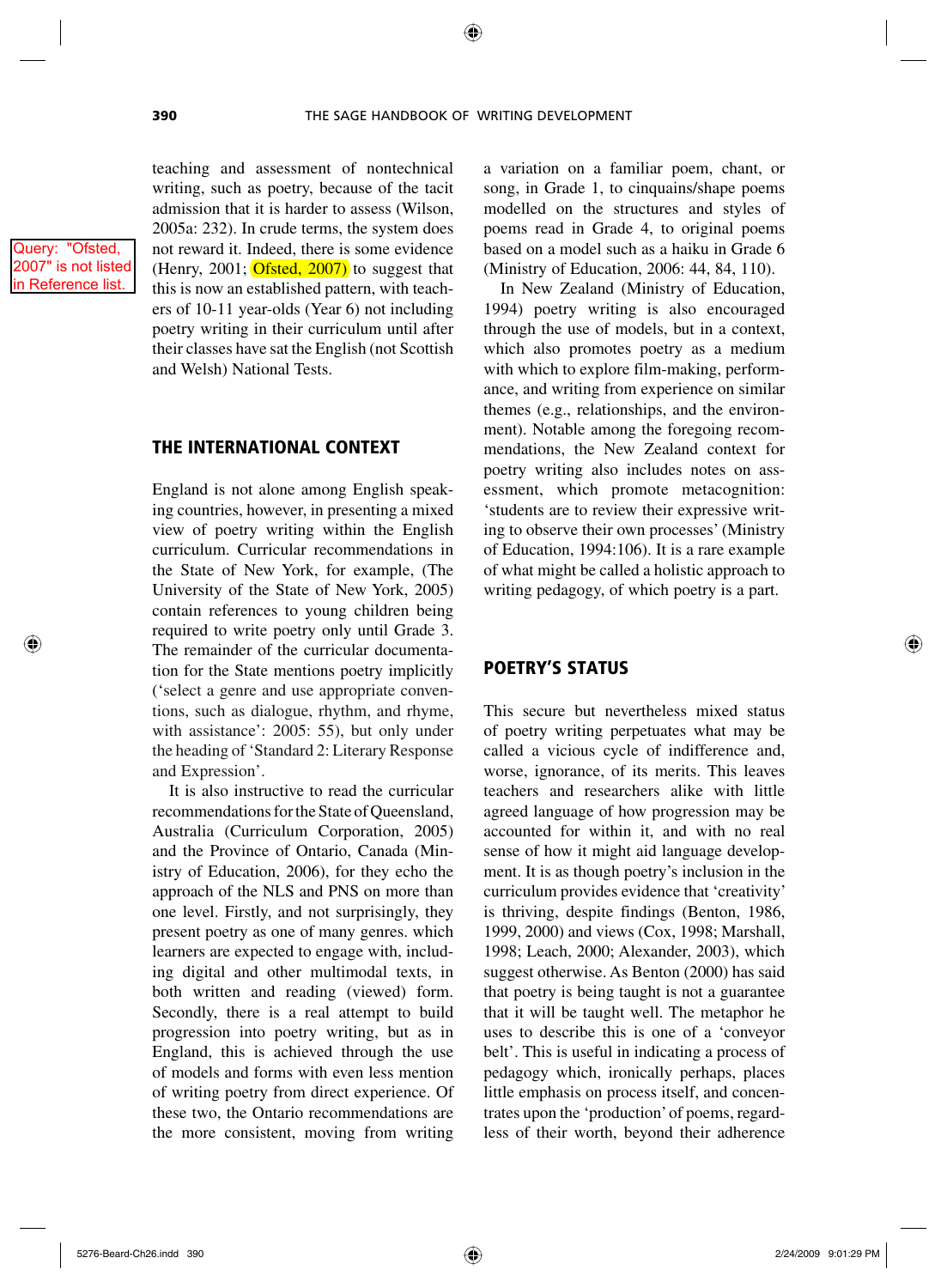to certain forms (Wilson, 2005b). To reassert the value of poetry writing with young people and to explore how poetry can be taught creatively, and with an awareness of development, it will be necessary to report on a small-scale piece of research.

#### EXAMINING DEVELOPMENT IN POETRY WRITING

#### *Methodology*

↔

The theory proposed in this chapter is developed from a small-scale ESRC-funded doctoral study on teaching poetry writing at Key Stage 2 (KS2). This was based on an eighteen month period of teaching a class of children aged 10–11 (Year 5 and Year 6, in the UK) in a large combined school in Exeter in southwest England.

The research was a case study within the interpretative paradigm, and sought to illuminate the poetry writing processes of young children, as well as the pedagogy developed over the project. The methods one uses to do this were qualitative. They included in-depth analysis of children's writing, semistructured interviews, fieldwork notes, diaries, reports and tapes of conversations, and triangulated observations (Bassey, 1995).

A central theme in the literature of poets talking about their work (Curtis, 1996; Crawford et al., 1995; Wilmer, 1994; Wilson, 1990; Koch, 1998; Brown and Paterson, 2003; Brown, 2004) is the valuing of risktaking and experimentation within each poem as a sign of progress. By thorough reading of the poems written by the children and through drawing on ideas raised in the literature, criteria were devised, which were observable as signs of progress. These criteria formed two categories as a framework for analyzing the writing: use of language and use of form. This became the basis for developing a coding tool, which was used to identify patterns and areas of difficulty across the group. (For further details see Wilson, 2005a.)

#### *Theories of learning*

Underpinning the research were the constructivist theories of Bruner (1986) and Vygotstky (in Britton, 1987). In the former, we find the idea that, though a child is young and inexperienced, they may be instructed and become proficient in activities and ideas beyond their normal scope. In the latter, through the idea of the 'zone of proximal development' (Harvard, 1996: 39), we see the concept of learning being scaffolded by adults, in order that children may become self-regulatory and eventually independent (Harvard, 1996: 47, 40). Key to this, according to Harvard is the setting of goals by the adult, and their 'gradual and sensitive withdrawal from the regulatory role' (Harvard, 1996: 47). The poems by children discussed in the following section are analyzed in the light of how far they can be seen represent these two key processes at work.

#### *The cognitive load of poetry writing*

Also underpinning the research was theory regarding the nature of poetry itself. The overarching aim of the teaching was to create a 'poetry-*writing*-friendly classroom' (Rosen, in Barrs and Rosen, 1997: 4, author's italics), where poems were read, discussed, performed, analyzed, and brought in from home as well as written. Underpinning this goal was Auden's concept of poetry as 'memorable speech' (in Mendelson, 1996: 105), an elastic and scavenging form (Rosen, in Barrs and Rosen, 1997: 3) where risk and playfulness with language, including the appropriation of other forms of discourse, is encouraged. In terms of creativity theory, therefore, the practice sought to embody 'possibility thinking' (Craft, 2005: 19) and Andreasen and Powers' idea (1974) of 'over-inclusive' thinking, in which concepts or spaces 'coded as separate by most people [are] treated as belonging together' (Cropley, 2001: 38). Thus, the practice embodied the notion that poetry was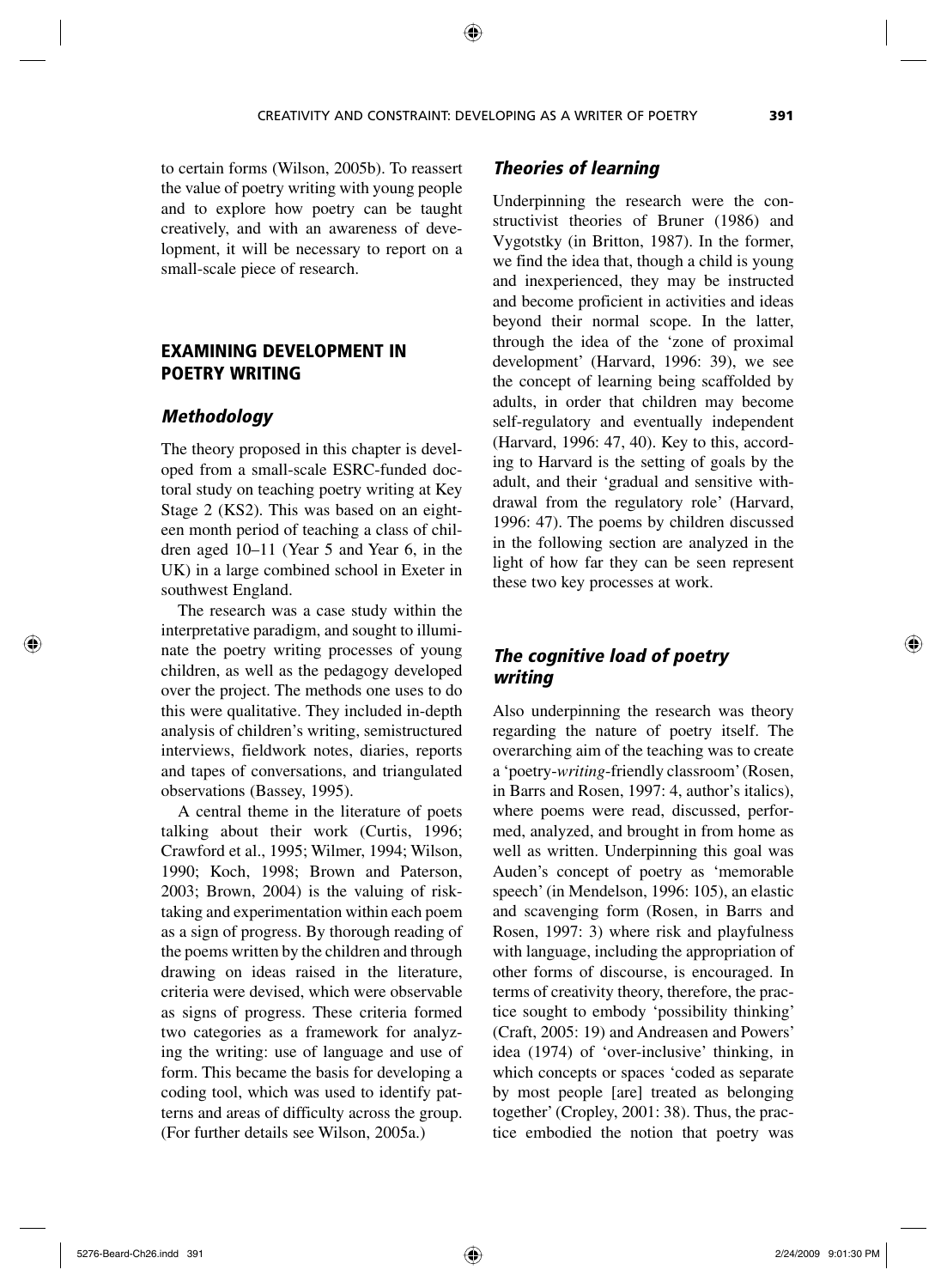both 'everyday' and a separate language (Koch, 1998: 19).

Koch's own example was a useful precursor in that he believed (1970, 1973), in the tradition of Bruner and Vygotsky, that children could learn the 'language' of poetry and become expert in it. This was important because, as has been stressed before (Wilson, 2007), the cognitive demands upon children of writing poetry are great. Not only do they have to unlearn the 'rules' of prose in order to apply what Strauss (1993: 3) calls its 'hedged-off area', in the current context they have to also unlearn the rules of different poetic forms each time they experience a new form or model. This may explain why children often revert to the use of rhyme in their early attempts at writing poetry, because they see it as the foremost quality, which sets it apart from prose, and therefore the one they try to replicate, regardless of meaning. This may also explain, in part, why children find it hard to lay their poems out on the page as poems and not prose. Sharples (1999) and Kellogg (1994) both stress the importance of the organizational aspect of mental schemas in writing development. Children's difficulties with writing poems can perhaps be explained by their inexperience, and in cognitive terms by their limited schemas of what poetry can be, what it can include, and what it can look like.

#### *Progress within poetry writing*

Without detailed repeating what has been reported on before (Wilson, 2005a), the tools of practical criticism were used to discuss children's poems, but were rejected as a means of pronouncing on what they showed about overall development. This was partly for practical reasons. The idea of 'scoring' poems was found to be unrealistic and unpredictable and would say little about the progress being made. A more useful approach was found to be an extension of Sedgwick's notion (1997) of wanting to discover and praise individual moments within poems: or,

what Dunn (2001: 143), reporting on pedagogy with creative writing students, calls taking pleasure in 'small improvements and [...] flashes of the genuine'. Another influence was Sharples' idea (1999) of paying close attention not only to what children did better, but also to what they did differently in their poetry writing.

# *Long-term scaffolding of poetry writing*

These signs of progress (Wilson, 2005a: 232) were organized into three strands: use of language, use of form and use of poetic models. Wilson (2005a) discusses all three areas of progression; Wilson (2005b) reports on development in handling of poetic form; and Wilson (2007) reports on development in the use of models and literary forms. In the latter, I argue for a reconceptualization of the use of models to teach poetry writing, introducing them at points of developmental need. It is suggested that this could take two forms: early or direct scaffolding; and long-term scaffolding. The former has been reported on (2007), so it is the latter of these concepts, which is explored in detail next, by looking at poems by children.

As Harvard (1996), in the preceding section, says, the hallmarks of independent learning are the increasing of the child's self-regulation and the sensitive withdrawal of the adult. These can be seen in the examples presented in the following section. They can be classified as poems written under the stimulus of modelled processes such as 'guided fantasy' (Sansom, 1994) (sometimes referred to as guided narrative), and deep or untutored modelling. It is important to point out that both of these pedagogical approaches occurred with most success towards the end of the project.

Guided fantasy is a writing exercise, which begins by being controlled by the teacher and ends with the child taking control of the material and form of the writing for themselves. The teacher asks a series of questions

↔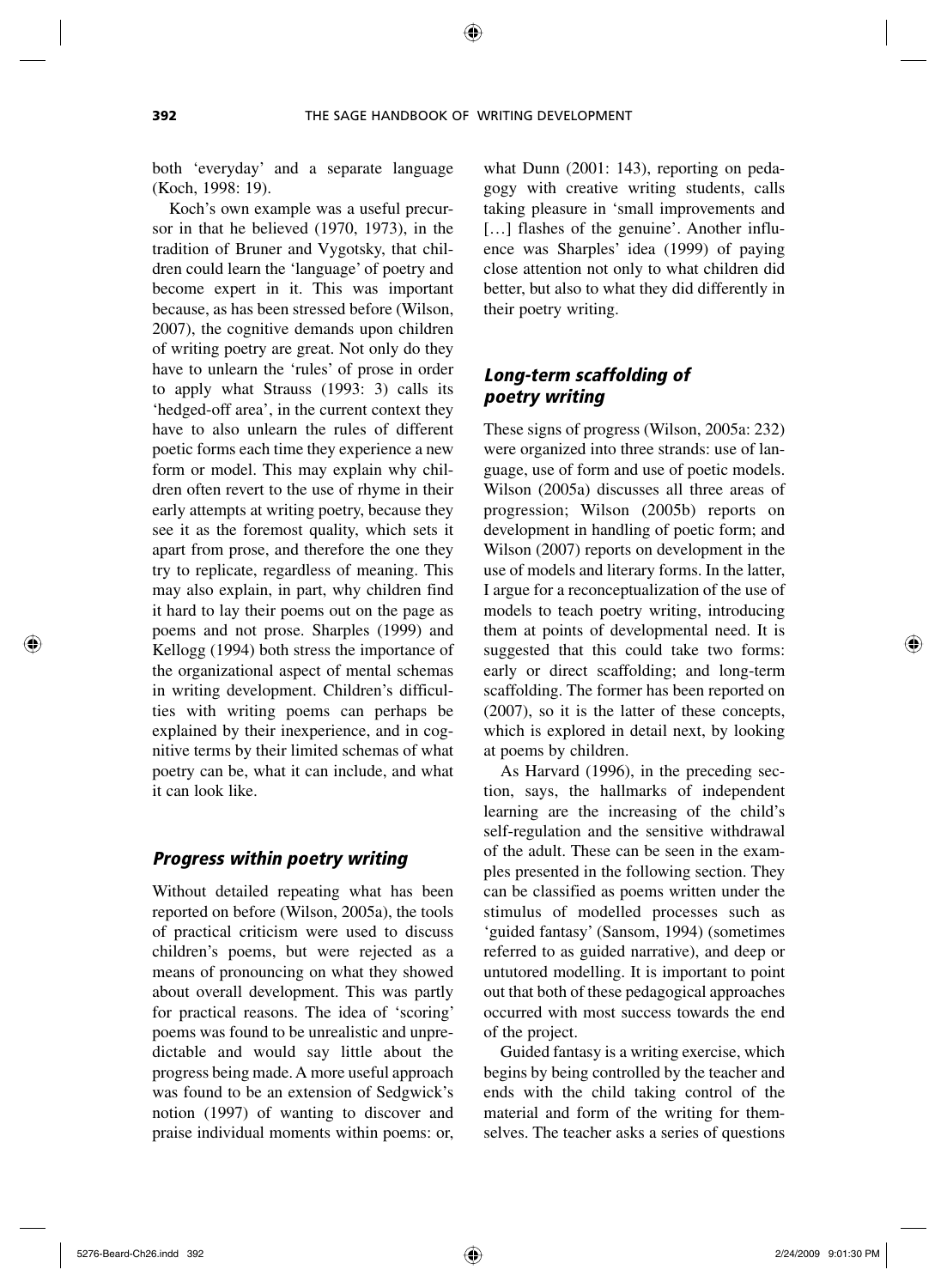('Recall a place that you know well. Describe it.', etc.), pausing to give the class time to write after each one. Through these questions the teacher takes the class on a journey, which is at once both general and completely personal to each child. At the end of a number of these questions and answers, each child will have a 'block' of writing as it were, which they are then invited to use as a starting point, by adding to it, or to quarry, by editing and refining. This exercise is compatible with Vygotskian learning theory, because it begins with goals set up by the teacher and ends with goals being explored (or discov-

ered) after the teacher's withdrawal. Deep, or untutored modelling is the name given to poems which were written right at the end of the project, during a period of intense redrafting in which the class was encouraged to create a portfolio, which represented their best work from the project as a whole. In practice, these poems emerged as a result of children reading a range of poems for themselves, and choosing to write poems based upon them. As has been reported (Wilson, 2007), young poets have difficulty in 'going beyond' the model given to them. This can be because the model in question is not stimulating enough; or conversely because it is too strong in itself, allowing the young poet too little space to develop their own ideas, approach to the subject, or voice. Deep/untutored models have the advantage of being chosen by children themselves. This is also compatible with Vygotskian learning theory, therefore, in the sense that the goals and rationales of the writing are directed and regulated by the child from the start. The implications for a pedagogy, which used this model are discussed in the following section.

#### *Guided fantasy explored*

Three poems, which were generated using guided fantasy are presented next. They are examined in terms of their own merits or signs of progress out of which a discussion emerges about creativity and schema theory in relation to progression in poetry writing.

Things are going pear-shaped It looked like a music shop An outline of 3 cellos in a turquoise blue In a swimming pool Like a pear in the fruit bowl Don't go into a music shop with a turquoise Background Tim, 10 (November)

Stimulated by guided questions about an 'art' postcard of a painting, this was Tim's second poem in the study. It is interesting because, although not very organized, the writing shows a willingness to take risks with language, through the technique of simile ('like a music shop'; 'like a pear in a fruit bowl') and the metaphor in lines 2–3. This was more than what had been asked of the class. The next example shows Tim's writing some 15 months later.

The Express Pulling out of the London termini The engine thumps And the wind in my hair Gets to 100 Passing nowhere Brake with air You whack off the power handle And breaking madly Crossing the Border of Scotland Pulling into Waverley station The lady saying "This train waiting" Resting in the Scottish city Pulling out of the London Termini Tim, 11 (February)

Since Hughes (1967) and Hull (1988) the idea has persisted in poetry pedagogy that what appears on the page is only a shadow of the original 'inspiration' of the writer, and thus their intentions can never be fully known. What can be observed, nevertheless, is Tim's use of rhyme, half rhyme, onomatopoeia, and repetition. Whether or not the rhyme in the poem ('hair/air/nowhere') occurs by chance is not known. Likewise, the half rhyme: 'station/waiting; city/termini'; and the assonantal 'madly/handle'. The onomatopoeic 'thump' and 'whack' seem deliberate by comparison, perhaps more closely allied to the actual speaking voice of the writer. The result

↔

↔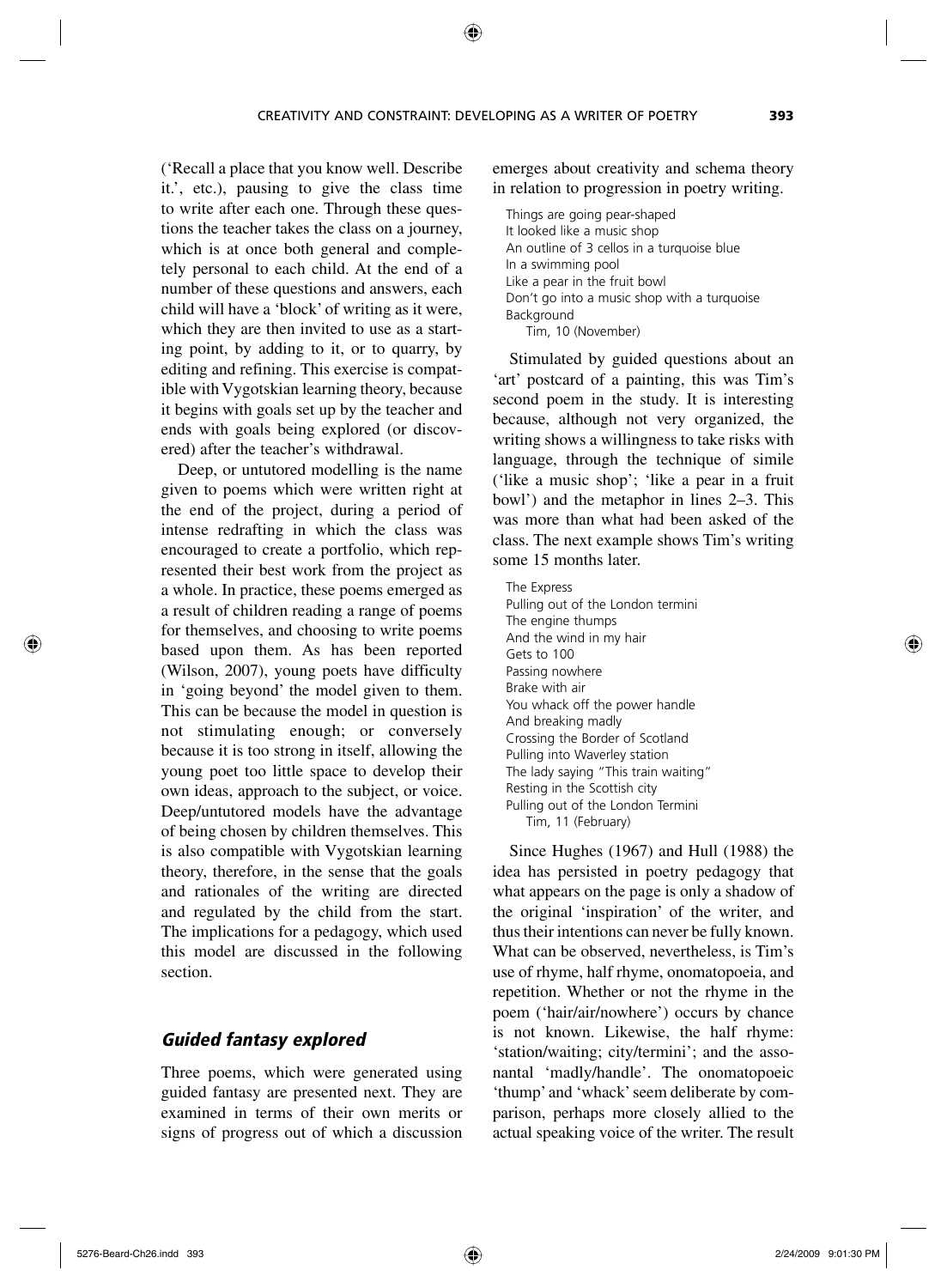of these sound effects is to emphasize and mirror the poem's subject matter, that of rapid movement, 'below the conscious levels of thought and feeling' (Eliot, in Andrews, 1991: 53).

In terms of use of language the phrase 'the wind in my hair/Gets to 100' is pleasing, a telling evocation of speed and excitement. This is formally of note also, the phrase stretched out across two lines, the line breaks slowing down the reader's experience of the moment. The description of the arrival in 'the Scottish City', with its longer lines ('And Braking madly/Crossing the Border of Scotland/Pulling into Waverley station), and verbs in the present participle, has the effect of slowing down the reader, as the poem and the journey draw to a close. This is partly created by the way the poem uses only one 'idea' per line in the second half of the poem, a subtle and thoughtful use of form.

#### *Creativity and constraint in guided fantasy*

What gives the poem its 'finish and lift-off' (Heaney, 1980: 221), however, is the way it is bracketed by the same first and last lines. This has the effect of causing one to wonder whether this was an event that really happened, is imaginary, or is a foretelling of an event yet to happen. Together, these small signs of progress can show that there was development in Tim's poetry writing during the practice.

How far that development is due to maturation of Tim's other writing skills remains an open question. It is always a risk on the part of a teacher or observer to make claims based on the draft of another poet's work (Hughes, 1994; Paterson, 1996). It is instructive, however, to attempt to make judgements on Tim's poem in terms of recent poetry writing theory (Dunn, 2001). Writing on poetry and pedagogy Dunn uses three metaphors to describe progress. While Sharples (1999) is right to caution against using metaphors to describe writing progress, the advantage in

using them is that they can formalize that which we find hardest to express. Dunn speaks of 'surprising oneself' and 'know[ing] what might surprise others' (2001: 139); of 'saying things you didn't know you were going to say' (140); and of taking steps 'into the unknown or vaguely known' (142).

Taken together, these metaphors describe and embody risk in the poetic enterprise. They also embody great cognitive and metacognitive awareness, centring on the idea that it is a sign of strength and of developing maturity to discover what needs to be said, as it is being written as opposed to a plan created beforehand. Otherwise, in the words of Longley, one is in danger of 'merely versifying opinion' (1996: 119**)**. The idea of surprising oneself, for example, demands that one has enough self-knowledge to make judgements about what would or would not be a surprise in a poem. On another level of complexity is the consideration of what would surprise others. This perhaps helps to explain why progression in poetry is difficult to demonstrate for children. Quite apart from wanting to please the teacher, it is as though there is a struggle not only to access and use stimulating material, but also to play with it and shape it so that discoveries about form and language and meaning making are made along the way. This is why guided fantasy has benefits as a strategy. It provides both the constraint required for creativity to take place (Sharples, 1999; Boden, 2004) but with enough freedom for playfulness to occur with language and form. The child is given two chances to make their writing surprising, not just one. It should be remembered that Tim's first guided fantasy poem, while showing signs of language-play, was fairly limited. This would suggest, as been reported elsewhere (Wilson, 2005a; 2007) that progress in this area is slow and nonlinear.

#### *Flexible schema in guided fantasy*

One of the central paradoxes of creativity is that in order for discoveries to make, while ⊕

↔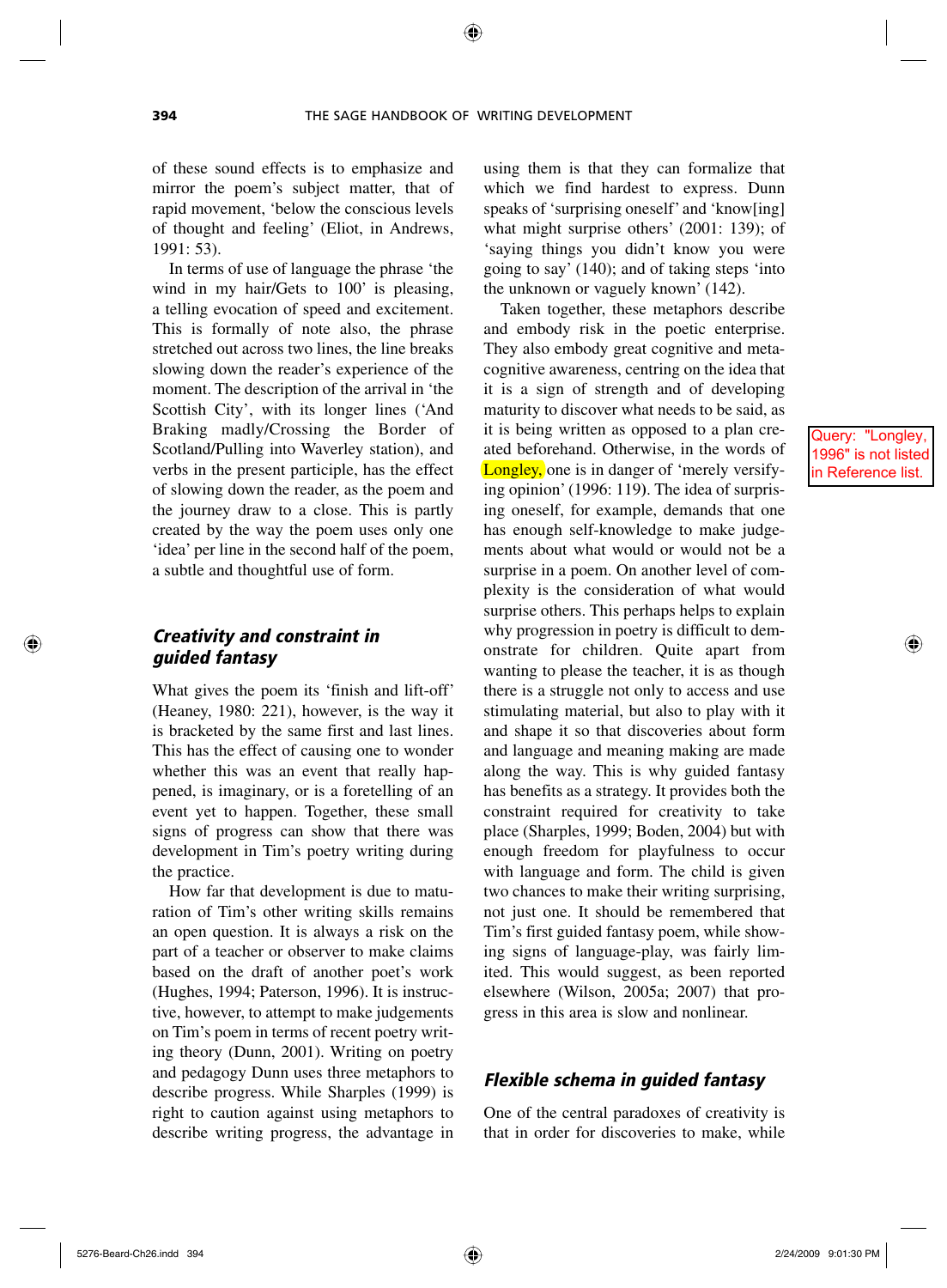engaged in an activity, it is sometimes necessary to 'narrow down the possibilities at each step [of the journey]' (Sharples, 1999: 44), that is, to 'relax some of the constraints', or to begin again by returning to a previous point (ibid: 43). These creative habits of mind demand flexibility and a preparedness to take risks. They are what we might call inventive operational schema. Extending the idea of schema as cluster or map of ideas, this could be likened to a manual of instructions, which the writer develops and refines to produce a web of tactics that can help in solving problems. Tim's way of achieving this in 'The Express' is to do something at once very simple (he repeats a line; he 'back[s] up' (ibid) to a previous point) and very complex. This results in surprise or what Dunn (2001: 140) calls 'discovery'.

One cannot know whether it was a last minute decision to repeat it, or whether it was intended all along. It is an indication of significant progress, however, because of the discovery it represents in terms of the poem's content and energy; it literally takes the poem in a new direction and adds a further layer of meaning. Nevertheless, one can also speculate that it signifies discovery about the process of writing poems, that, for example, through the relatively simple technique of repetition, it is as though a whole new poem can come into being.

# *Knowledge telling and rigid schema in guided fantasy*

In contrast to Tim's poem, it is useful now to discuss a poem, which resulted from the same stimulus, but does not display the same sense of adventure, and which is based on a limited operational schema.

The Feeling

- It looks like a girl going on holiday for the first time.
- It sounds like a scream or a shout.
- It smells like a sunflower.
- It feels like fluff or wool.
- It tastes like a sweet strawberry.
- It says 'I can't wait!'

It is surprised and jumpy. Sometimes, it makes you feel sick. Or nervous. Camilla, 11 (February)

This is an effective poem, which uses the techniques of simile and metaphor, some of which can be described as unusual ('like a girl going on holiday for the first time'), to describe without naming a particular feeling. In this way, it shows awareness of, while also engaging, the reader's interest by drawing them in to solve the (unasked) question, like a riddle. It is organized and purposeful, with one idea presented on each of its lines. Every one of its lines is a full sentence, except for the last, which makes an attempt at giving the poem a 'twist' both tonally and in its content. These are all signs of progress compared with Camilla's guided fantasy poem from earlier in the project. However, in spite of all of its felicities, the poem does not give off the same level of excitement, either with the material in question, or with the process of writing, that Tim's demonstrates.

'The Express' is not concerned with making prose sense but with creating an experience. 'The Feeling', for all its reader-awareness, does not create an experience, but attempts to persuade the reader that one has taken place. In terms of models of writing already mentioned, the poem is stunted in its ambition by adhering, too closely, perhaps to the stimulus which prompted it, resulting in a knowledge telling approach. To refer to the theory of two major twentieth-century poets, Camilla's poem is unconscious when it needs to be conscious, and conscious when it needs to be unconscious (Eliot, 1951). It is 'forged' rather than 'hatched' (Heaney, 1980: 87, 82). Tim's poem, on the other hand seems to take pleasure connecting 'original accent' with 'discovered style' (Heaney, 1980: 43), and appears to have created purposes that break free of its original stimulus and constraints.

The problem with such discussions is that Camilla has executed the instructions of the guided fantasy to the letter in 'The Feeling'. It is a poem, which demonstrates that progress has been made, which nevertheless makes

↔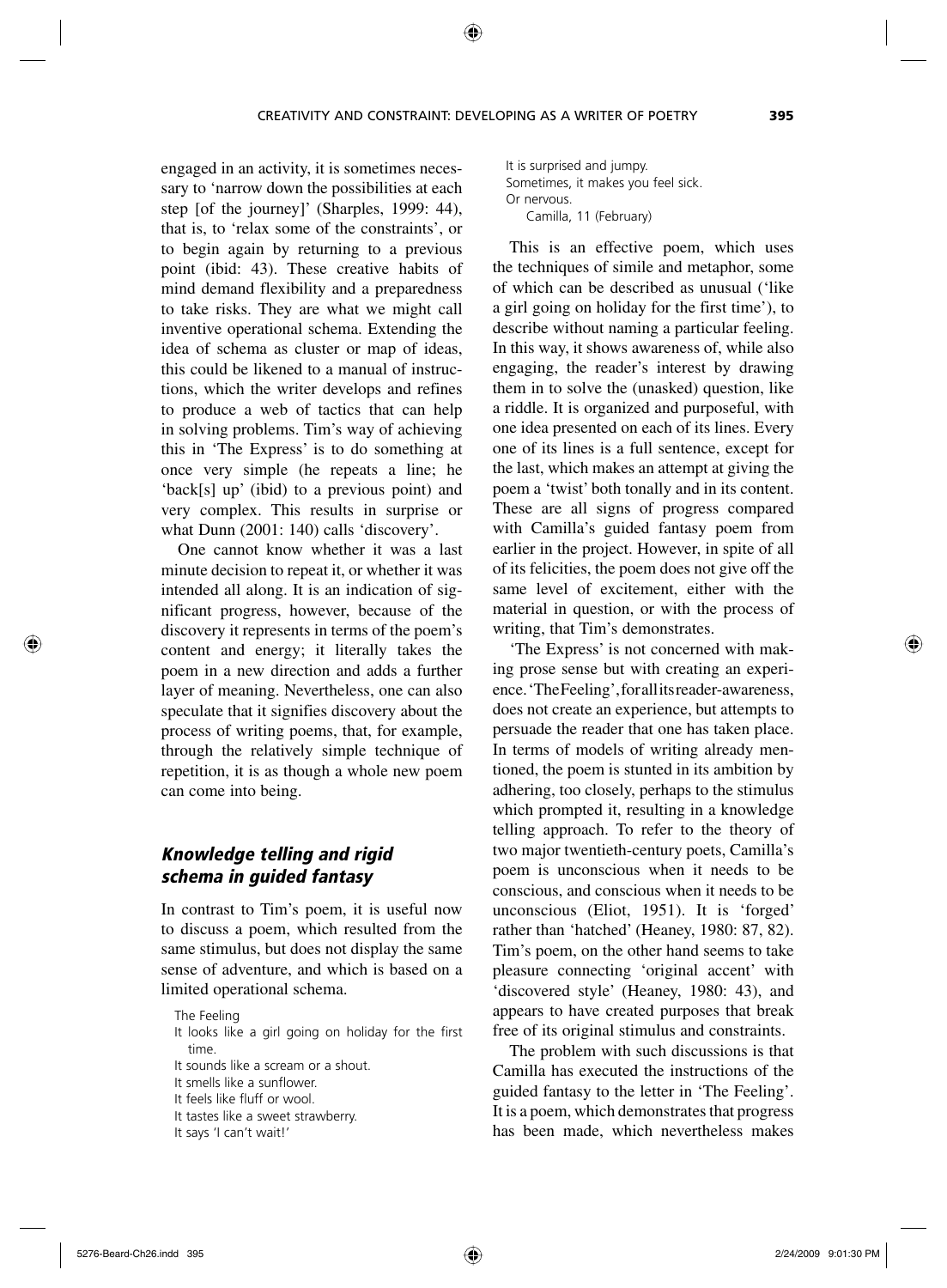one aware of how much more could have been achieved. Unlike Tim, she has shown rigidity, not inventiveness, in her operational schema, and has produced a poem, which, while modestly effective, has not left the 'script' (Craft, 2005: 69) of the original draft. Her poem is, therefore, an example of how a creatively promoted constraint was used not as a safety net but as a straitjacket.

# *Freedom and flexibility in untutored modelling*

Though they extended their range of the poetry language (Koch, 1998), demonstrating qualities missing from their earlier work, Tim and Camilla's poems illustrate that progress within poetry writing is nonlinear, not easy to quantify, and above all, takes time to appear, even with careful scaffolding. Presented in the following section are two further examples of poems arising from long-term scaffolding, which also have mixed results. They are both based on poems by Allan Ahlberg. 'Slow readers going out' is based on 'Slow Reader' and can be found in Ahlberg (1983: 13); 'Bags I', which stimulated the second poem, is from Ahlberg (1989: 30–31).

Slow readers going out I-am-go-ing-fly-ing-less-ons I-am-go-ing-bed I-am-go-ing-to-my-grandma's-house-and-never-comingback. Kezia, 11 (March)

This short poem, while demonstrating engagement with the original and a desire to use its techniques for new purposes, is a good instance of the difficulty children have in going beyond the model they have chosen. As in the original all of its words are hyphenated, and some broken up into separate syllables, to convey a sense of reading slowly out loud. Different from the original is that each of the poem's three sentences represents the interior speech of the speaker's head. Hinted at, but never stated, is the idea that

having flying lessons etc. would be preferable to being in the slow readers' group. Despite this sense of subtle sophistication, the poem is, finally, quite limited, with its ideas never reaching full development.

Also written at the end of the project in a phase of untutored modelling is 'Bags off'. This poem is of a different order to that of 'Slow readers going out', because it uses the chosen model as a jumping off point to create its own world, as opposed to journeying via a series of techniques or phrases, which in some way require replicating. It should be noted that the original poem is written in quatrains and has regular rhythm and rhyme. All that it shares with the following poem is the word 'Bags'.

```
Bags off
Bags off,
Bags off heavens up above,
Bags off soft white furry kittens,
Bags off 7:00 o'clock in the midnight,
Bags off my yellow sunflower,
Bags off,
Bags off,
Bags off pigs flying higher and higher,
Bags off babies crying,
Bags off 2:00 O'clock in the morning,
Bags off love flowers,
Bags off.
   Kezia, 11 (March)
```
The central technique is one of repetition, where the phrase 'Bags off' is used as a kind of battering ram to which other phrases ('heavens up above'; 'babies crying') are fused. In contrast to Tim, mentioned earlier, her poem gains impetus from explicit play with sound, via repetition, as well as meaning ('7:00 O'clock in the midnight'; 'pigs flying higher and higher'; 'love flowers') to create deliberate nonsense. Also in contrast to Tim, there is no discernable autobiographical material in the poem, so it could be argued that it represents an adventure with pure form and meaning, requiring the reader to take it on its own terms and make of it what they will. As in 'The Express', Kezia demonstrates a flexible operational schema to achieve the effects she does. Viewed as writing from a model, one observes the confidence needed

↔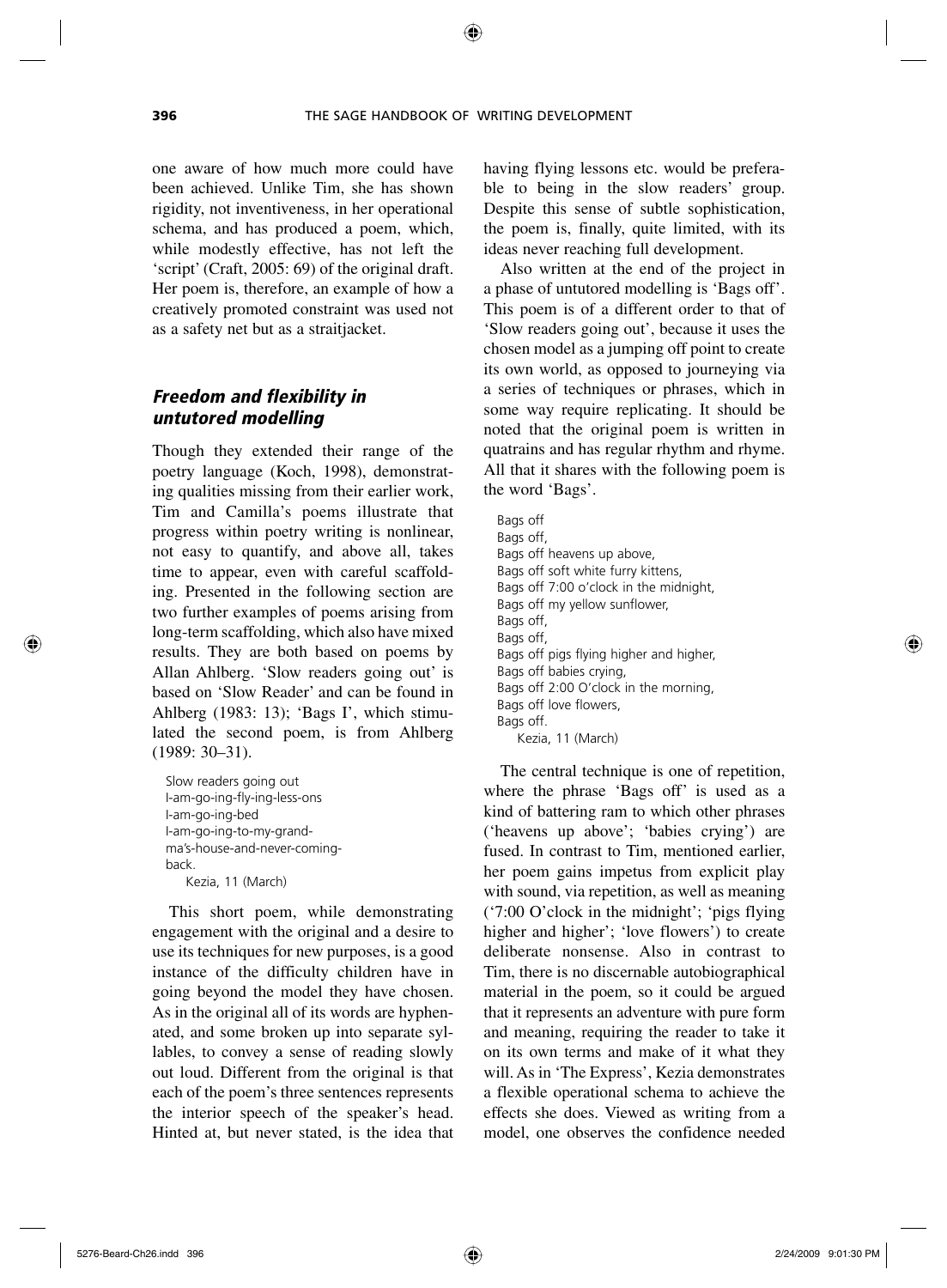to depart almost completely from it. Viewed as an exercise in problem solving, it is as though the heavy repetition in the poem provides the constraint against which the 'free association' (Heaney, 1988: 142) of the wordplay can have full rein, where the 'tongue is suddenly ungoverned' (ibid: xxii).

Styles (1992: 74) has called children 'natural' poets. Drawing on Chukovsky's theory (1963) that a carnivalesque subversion of reality through repetition, role play and use of metaphor are all observable attributes of young children's language, Whitehead (1995: 52) reminds us that 'language is not just a system for communicating and transmitting information'. This is arguably what Kezia discovers in the foregoing poem, namely, that confident and wholehearted wordplay can 'alert us to the poetry and incongruity which pervades our everyday use of language' (1995:51). In terms of writing development, therefore, one could argue that it is paradoxically in their use of nonsense, where their language comes closest to the playful utterances of the very young, that developing writers are able to display greatest sophistication. This is perhaps a counterintuitive concept for teachers to reflect upon, for it challenges notions of 'linear' development. In the current pedagogical context, where the poetry curriculum is narrowed or even dispensed with in Years 6 and 9 due to the concentration on preparation for National Tests (Ofsted, 2007), it also acts as a reminder that 'attempts to by-pass […] exploratory thinking by imposing adult information and realism too soon' (Whitehead, 1995: 46) disinherit both teachers and children from potentially rewarding experience.

# *Immersion and improvisation in untutored modelling*

The foregoing poem, therefore, bears no semblance to the one it is based on. Yet, this poses a difficult question for teachers. Faced with writing of this kind, one could speculate that many teachers would express puzzlement and even incomprehension. The poem makes no attempt to observe the 'normal' 'poetic' niceties found in poems by children. Moreover, it can be said to represent progression in poetry writing for two reasons. Firstly, it is an example of flexible, self-regulated and independent learning, where the goals and rationales for the writing were devised not by the teacher, but in the child's own time and at their own pace. It is knowledge, which is discovered and directed by the child. Secondly, while the poem was written quickly, it could be argued that it was based on a long period of immersion and 'incubation' (Wallas, in Cropley, 2001: 41; in Sansom, 1994: 60; and Nickerson, 1999: 418). To use a very old cliché, the poem is like the tip of an iceberg: what we do not see is the eighteen months of reading, sharing, discussing, performing, drafting, and redrafting of poems in which the child has been immersed and which lead up to this final period of work. One could argue that it is this, which gives the child the confidence to 'improvise'. In terms of pedagogy, many poems, which displayed little desire to go beyond the model were written before this poem, which was created for its own purposes.

This can also be explained in terms of creativity theory (Weisberg, 1999), which explains incubation in terms of 'immersion' (ibid: 236), in a useful analogy with jazz musicians learning to improvise:

They learn other's solos until they can play them back effortlessly … and this forms the basis for the development of the ability to go beyond what they have learned and to create new music. The new music may be related to the models that they have 'internalized', in the sense that often one can tell who has influenced a given player, but the new music will go beyond the music of the model, sometimes in relatively radical ways (ibid: 236–7).

Bruner (1979) describes this process as having the 'freedom to be dominated by the object' (25), where 'we get our creative second wind, at the point when the object takes over', where we 'permit[…] it to develop its own being' (ibid). It seems there are two kind of immersion going on here.

Query: "Ofsted, 2007" is not listed in Reference list.

↔

↔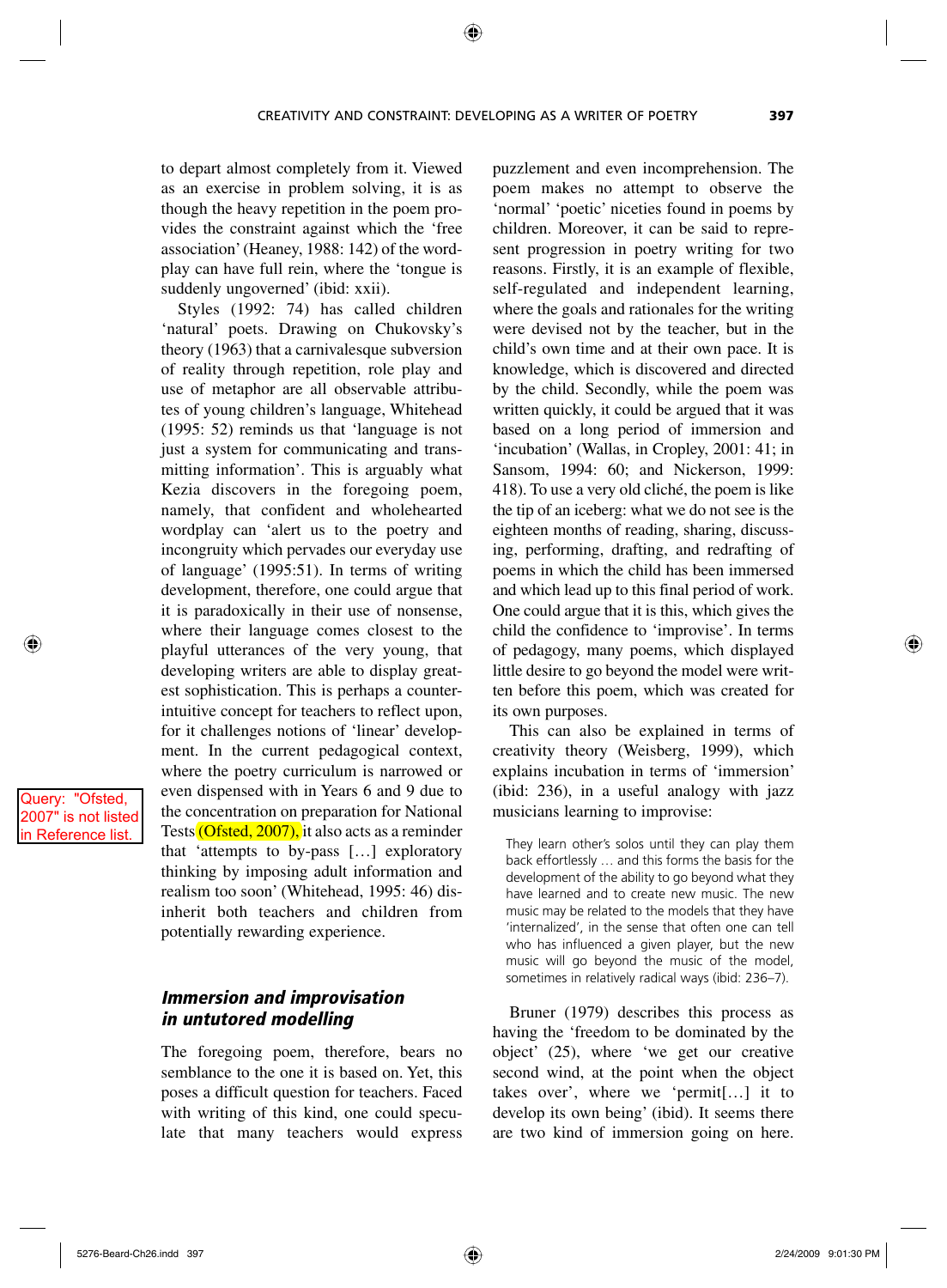Firstly, there is the kind suggested by the phrase 'long-term scaffolding', mentioned earlier, which relies on the patient and careful setting of goals by teachers, in the knowledge that progress may take a while to become visible. Secondly, there is the immersion of the child in the task at hand, perhaps below the levels of conscious thought, as Eliot would put it, where thinking is so rapid and intuitive as to be almost wordless. This is the state of mind, coupled with flexible operating schemas, which can allow children to make sudden progress in their poetry writing.

Writing about children's ability to use rhyme in their poems, Brownjohn (1995:93) says that such development is possible '*if* they have received enlightened and informed teaching throughout their career' (author's italics). It would seem that much hangs on that small but important word 'if'. On one level, as Brownjohn notes, it has implications for individual schools' policies on poetry. On another, however, it requires us to consider that the deep immersion within and selfdirected modelling of poetry writing actually begin much earlier in children's school careers, at the earliest stages, when language, sound, sense, and nonsense are most explicitly played with. The challenge to pedagogy in the current context, therefore, is to consider the notion that promoting poetry as 'the "wow" factor in children's language development' (Whitehead, 1995: 51) cannot be 'left' until the latter years of the primary school, when children's ability to write is more developed. Instead, it needs 'bedding [in] the ear with a kind of linguistic hard-core' (Heaney, 1980:45) of nursery rhymes, nonsense, songs, tongue twisters, jingles, and riddles throughout the early years (Beard, 1999:47). Without this foundation, it is probable that using more sophisticated models later on will have only limited effects.

#### *Implications for pedagogy*

Development as a writer of poetry can be described as the use of flexible operating schema in activities of long-term scaffolding, which provide both freedom and constraint and allow for improvisation and immersion. The implications for practice are serious, but need not be daunting. The main consideration, as analysis of the current context has shown, is that of time. In a climate where poetry writing is secure but not overtly valued, it is possible to imagine a situation where pedagogy remains concerned with replicating models and forms rather than the learning within them (Wilson, 2005a) and which are 'shortcuts' to poems being produced (Wilson, 2007).

For the deep and long-term scaffolding and the exploratory thinking, which has been described to take place, there need to exist 'environments of possibility' (Grainger, Goouch and Lambirth, 2005: 187), where teachers' subject knowledge is considerable, as well as their 'pedagogical knowledge and awareness of the significance of creative contexts and purpose in teaching writing' (ibid). This can be described as a pedagogy of risk: as has been shown, development in poetry is slow and requires not only patience but also good knowledge of possible models and strategies. It necessitates an emphasis on choice. For children to develop flexible operating schema for writing poems, and therefore to have choices as they write, both explicit and implicit habits of mind need to be explored with them. The 'not wholly predictable' (Wormser and Cappella, 2000: 48) nature of poetry, far from being seen as a weakness, should be embraced by teachers and researchers alike. As Dunn (2001: 187) says, 'Inherent in such knowledge is that our choices narrow with every word we put down, and that these constrictions are opportunities for invention and virtuosity'. These can be present in use of language, of form and that of models, on a continuum from the commonplace to the effective to the ambitious. How we define invention and virtuosity, will of course, vary from person to person and teacher to teacher. What can be taught can also be observed, however, and the best place to start looking, however our views of

↔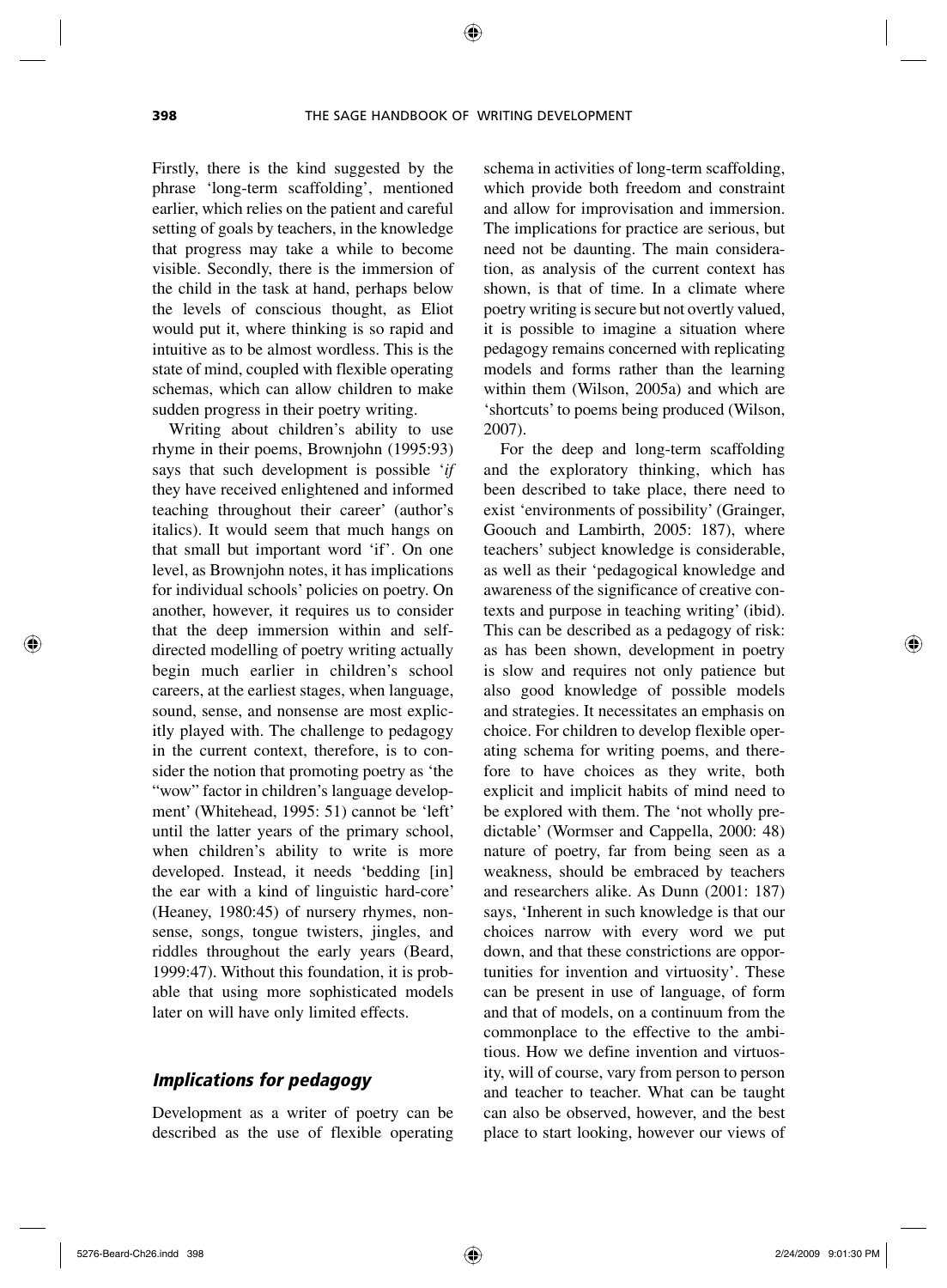it may change, is with those special moments when we encourage and 'identify the genuine' (ibid: 139).

#### **REFERENCES**

- Ahlberg, A. (1983) *Please Mrs Butler*, London: Kestrel.
- Ahlberg, A. (1989) *Heard it in the Playground*, London: Kestrel.
- Alexander, R. (2003) 'Still no pedagogy? Principle, pragmatism and compliance in primary education', *Cambridge Journal of Education*, 34(1): 7–33.
- Andreasan, N.C. and Powers, P.S. (1974) 'Overinclusive thinking in mania and schizophrenia', *British Journal of Psychiatry*, 125: 425–456.
- Andrews, R. (1991) *The Problem with Poetry*, Buckingham: Open University Press.
- Auden, W.H. and Garrett, J. (1935) 'Introduction to *The Poet's Tongue*', in E. Mendelson (ed.) (1996), *W.H. Auden, Prose 1926–1938: Essays and Reviews and Travel Books in Prose and Verse*. London: Faber and Faber.
- Barrs, M. and Rosen, M. (eds) (1997) *A Year with Poetry: Teachers Write About Teaching Poetry*, London: Centre for Language in Primary Education.
- Bassey, M. (1995) *Creating Education Through Research: A Global Perspective of Educational Research for the 21st Century*, Newark: Kirklington Moor Press/BERA.
- Beard, R. (ed.) (1995) *Rhyme, Reading and Writing*, London: Hodder and Stoughton Educational.
- Beard, R. (1999) National Literacy *Strategy: Review of Research and Other Related Evidence*. London: Department for Education and Skills.
- Benton, M. (1978) 'Poetry for children: a neglected art', *Children's Literature in Education*, 9(3): 111–126.
- Benton, P. (1986) *Pupil, Teacher, Poem*, Sevenoaks: Hodder and Stoughton Educational.
- Benton, P. (1999) 'Unweaving the Rainbow: poetry teaching in the secondary school I', *Oxford Review of Education*, 25(4): 521–531.
- Benton, P. (2000) 'The Conveyor Belt Curriculum? Poetry teaching in the secondary school II', *Oxford Review of Education*, 26(1): 81–93.
- Bereiter, C. and Scardamalia, M. (1987) *The Psychology of Written Composition*, Hillsdale, N.J.: Lawrence Erlbaum Associates.
- Boden, M.A. (2004) *The Creative Mind: Myths and Mechanisms* (second edn.), Abingdon: Routledge.
- Britton, J. (1987) 'Vygotsky's Contribution to Pedagogical Theory', *English in Education*, 21(3): 22–26.
- Brown, A. (ed.) (2004) *Binary Myths 1 & 2: Conversations with Poets and Poet-editors*, Exeter: Stride.
- Brown, C. and Paterson, D. (eds.) (2003) *Don't Ask Me What I Mean: Poets in their Own Words*, London: Picador.
- Brownjohn, S. (1980) *Does It Have to Rhyme?*, London: Hodder and Stoughton.
- Brownjohn, S. (1982) *What Rhymes With 'Secret'?*, London: Hodder and Stoughton.
- Brownjohn, S. (1990) *The Ability to Name Cats*, London: Hodder and Stoughton.
- Brownjohn, S. (1994) *To Rhyme Or Not to Rhyme?*, London: Hodder and Stoughton.
- Brownjohn, S. (1995) 'Rhyme in Children's Writing', in Beard, R. (ed.), *Rhyme, Reading and Writing*, London: Hodder and Stoughton Educational.
- Bruner, J.S. (1979) *On Knowing: Essays for the Left Hand*, Cambridge, Mass: Harvard University Press.
- Bruner, J.S. (1986) *Actual Minds, Possible Worlds*, Cambridge, Mass: Harvard University Press.
- Carter, D. (1996) 'Peculiar Versions of the Species Song: On Individuality, Poetry and the Clwyd Poetry Project', *The Use of English*, 48(1): 1–12.
- Carter, D. (1997) 'Clwyd Poetry Project: The Four Branches Project', *The Use of English*, 48(2): 108–121.
- Carter, D. (1998a) 'Poetry, the National Literacy Project and Blake's "Tyger"', *The Use of English*, 49(3): 193–204.
- Carter, D. (1998b) 'Metaphorical Worlds: On the Importance of Direct Experience, Metaphor, and Vision in Children's Writing', *The Use of English*, 50(1): 37–49.
- Carter, D. (1998c) *Teaching Poetry in the Primary School: Perspectives for a New Generation*, London: David Fulton Publishers.
- Chukovsky, K. (1963) *From Two to Five*, Berkeley: University of California Press.
- Clements, N. (1994) 'Poetry on the Pulse', *Reading*, 28(2): 18–22.
- Corbett, P. and Moses, B. (1986) *Catapults and Kingfishers: Teaching Poetry Writing in Primary Schools*, Oxford: Oxford University Press.
- Cox, B. (1991) *Cox on Cox: An English Curriculum for the 1990s*, London: Hodder and Stoughton Educational.
- Cox, B. (1998) 'Foreword', in B. Cox (ed.) *Literacy Is Not Enough: Essays on the Importance of Reading*, Manchester: Manchester University Press and Book Trust.
- Craft, A. (2005) *Creativity in Schools: Tensions and Dilemmas*, Abingdon: Routledge.
- Crawford, R., Hart, H., Kinloch, D., and Price, R. (eds) (1995) *Talking Verse: Interviews with Poets*,

⊕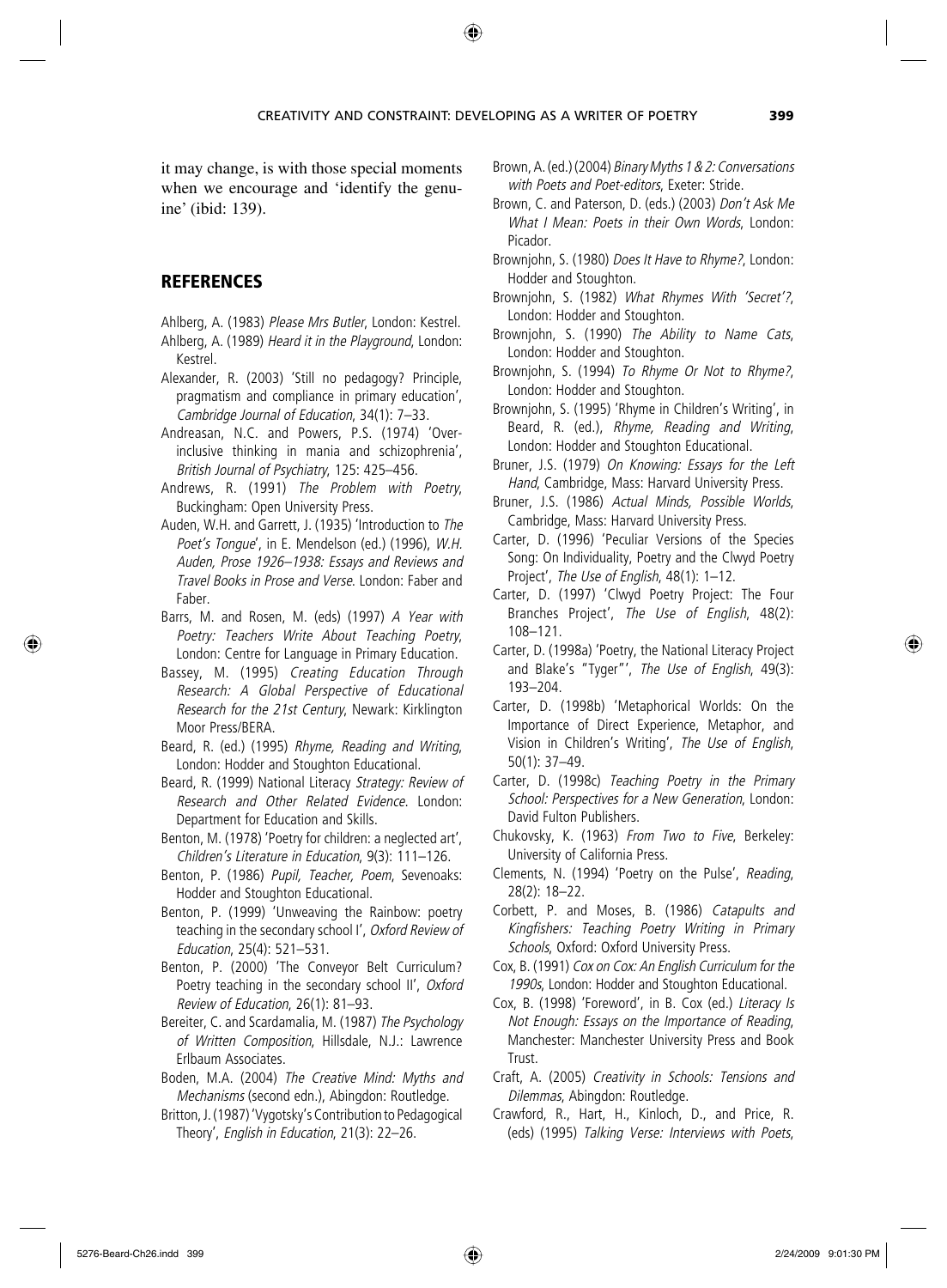St Andrews and Williamsburg: University of St Andrews and College of William and Mary.

- Cropley, A.J. (2001) *Creativity in Education and Learning: A Guide forTeachers and Educators*, London: Kogan Page.
- Curriculum Corporation (2005) Statements of Learning for English. Carlton: Curriculum Corporation.

Curtis, T. (1996) (ed.) *How Poets Work*, Bridgend: Seren.

- Department for Education and Employment (1998) *The National Literacy Strategy: Framework for Teaching*, Sudbury: DfEE Publications.
- Department for Education and Employment and Qualifications and Curriculum Authority (1999) *English: the National Curriculum for England (Key Stages 1*–*4*), London: The Stationery Office.
- Department for Education and Skills (2006) *Primary National Strategy: Primary Framework for Literacy and Mathematics*, http://www.standards.dfes.gov. uk/primaryframeworks/literacy/planning/, accessed 19/06/07.
- Department of Education and Science (1975) *A Language for Life: The Report of the Bullock Committee (The Bullock Report)*, London: Her Majety's Stationery Offfice.
- Department of Education and Science (1989) English for Ages 5 to 16: Proposals of the Secretary of State for Education and Science and the Secretary of State for Wales (The Cox Report). York: National Curriculum Council.
- Dunn, S. (2001) *Walking Light: Memoirs and Essays on Poetry* (New Expanded Edition), Rochester, N.Y.: BOA Editions.
- Dunn, J., Styles, M., and Warburton, N. (1987) *In Tune with Yourself: Children Writing Poetry: a Handbook for Teachers*, Cambridge: Cambridge University **Press**
- Dymoke, S. (2001) 'Taking Poetry off its Pedestal: The Place of Poetry Writing in an Assessment-Driven Curriculum', *English in Education*, 35(3): 32–41.
- Dymoke, S. (2003) *Drafting and Assessing Poetry: A guide for teachers*, London: Paul Chapman Publishers.
- Eliot, T.S. (1951) *Selected Essays*, London: Faber and Faber.
- Flower, L.S. and Hayes, J.R. (1980) 'Identifying the organization of writing processes', in L.W Gregg and E.R. Steinberg (eds), *Cognitive Processes in Writing*, Hillsdale, NJ: Erlbaum Associates. pp.3–30.
- Fox, R. (1996) (ed.) *Perspectives on Constructivism*, Exeter: University of Exeter Media and Resources Centre.
- Fox, G. and Merrick, B. (1981) 'Thirty-six Things to do with a Poem', *Children's Literature in Education*, 12(1): 50–55.
- Grainger, T., Goouch, K., and Lambirth, A. (2005) *Creativity and Writing: Developing Voice and Verve in the Classroom*, Abingdon: Routledge.
- Harvard, G. (1996) 'The Key Ideas of Vygotsky and their Implications for Teaching and Schooling', in R. Fox (1996) (ed.), *Perspectives on Constructivism*. Exeter: University of Exeter Media and Resources Centre.
- Heaney, S. (1980) *Preoccupations: Selected Prose 1968–1978*, London: Faber and Faber.
- Heaney, S. (1988) The Government of the Tongue: The 1986 T.S. Eliot Memorial Lectures and Other Critical Writings. London: Faber and Faber.
- Henry, J. (2001) 'Warning to cool the test frenzy', *Times Educational Supplement*, November 2, No. 4453, 8.
- Hourd, M. (1949) *The Education of the Poetic Spirit*, London: Heinemann.
- Hughes, T. (1967) *Poetry in the Making*, London: Faber and Faber.
- Hughes, T. (1994) *Winter Pollen: Occasional Prose*, Ed. W. Scammell. London: Faber and Faber.
- Hull, R. (1988) *Behind the Poem: A Teacher's View of Children Writing*, London: Routledge.
- Jackson, D. (1986) 'Poetry and the Speaking Voice', *English in Education*, 20(2): 30–42.
- Jones, A. and Mulford, J. (1971) *Children Using Language: An Approach to English in the Primary School*, London: Oxford University Press.
- Kellogg, R.T. (1994) *The Psychology of Writing*, New York: Oxford University Press.
- Koch, K. (1970) *Wishes, Lies, and Dreams: Teaching Children to Write Poetry*, New York: Harper Perennial.
- Koch, K. (1973) Rose, *Where Did You Get That Red? Teaching Great Poetry to Children*, New York: Random House.
- Koch, K. (1998) *Making Your Own Days: The Pleasures of Reading and Writing Poetry*, New York: Simon and Schuster.
- Leach, S. (2000), 'Student teachers and the experience of English: how do secondary student teachers view English and its possibilities?', in J. Davison and J. Moss, (eds), *Issues in English Teaching*. London: Routledge.
- Lockwood, M. (1993) 'Getting into the Rhythm: Children Reading Poetry', *Reading*, 27(3): 50–53.
- Marshall, B. (1998) 'English teachers and the third way', in B. Cox (ed.), *Literacy Is Not Enough: Essays on the Importance of Reading*, Manchester: Manchester University Press and Book Trust.
- Mathieson, M. (1980) 'The Problem of Poetry', *The Use of English*, 31(2): 38–43.
- Mendelson, E. (ed.) (1996) *W.H. Auden, Prose 1926–1938: Essays and Reviews and Travel Books in Prose and Verse*, London: Faber and Faber.

↔